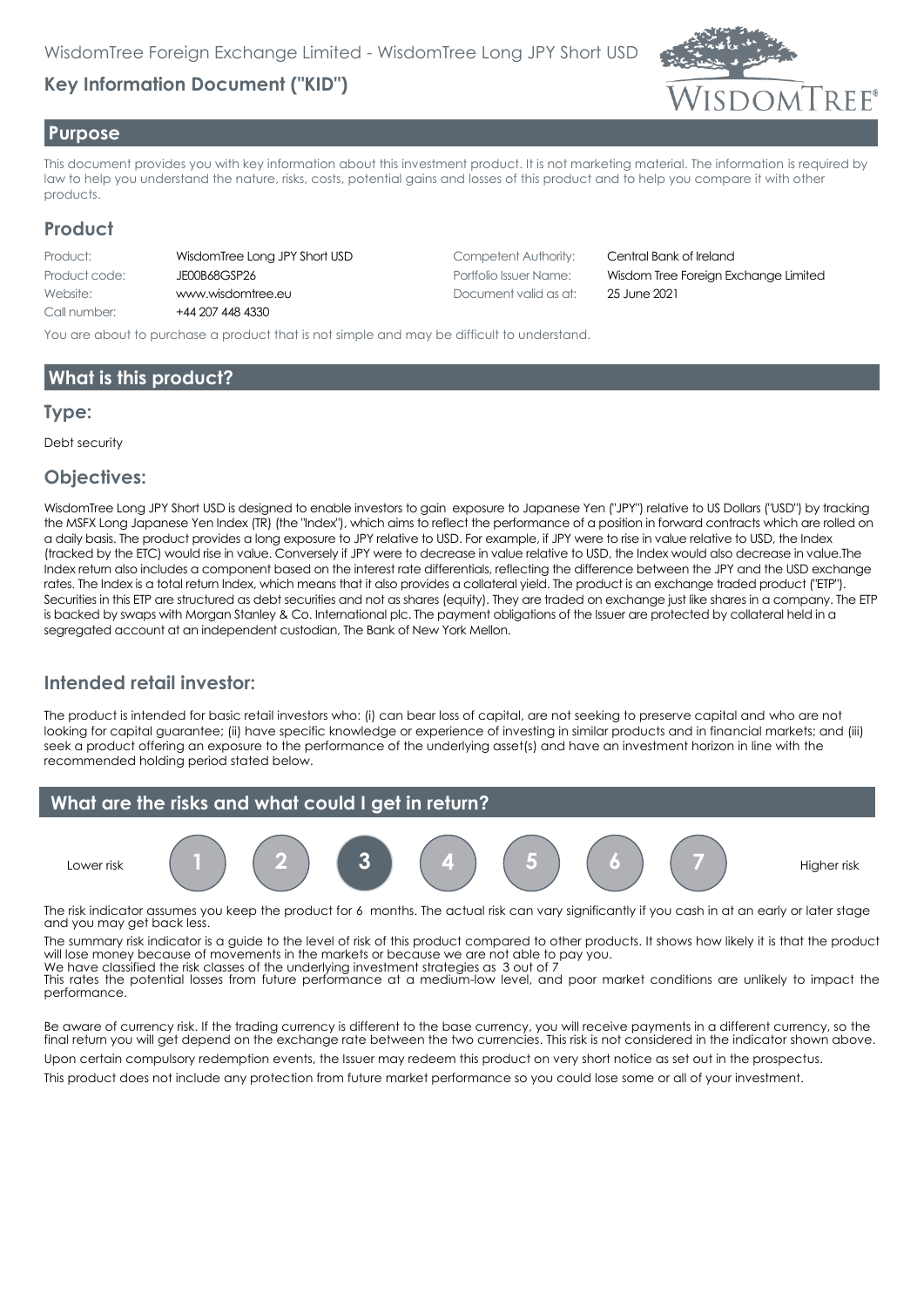

# **Key Information Document ("KID")**

#### **Performance scenarios**

| Investment 10000 USD  |                                     |                                           |  |
|-----------------------|-------------------------------------|-------------------------------------------|--|
|                       |                                     | 6 months.<br>(recommended holding period) |  |
| Stress scenario       | What might you get back after costs | 7420.42 USD                               |  |
|                       | Percentage Return                   | $-25.8\%$                                 |  |
| Unfavourable scenario | What might you get back after costs | 9 199.75 USD                              |  |
|                       | Percentage Return                   | - 8%                                      |  |
| Moderate scenario     | What might you get back after costs | 9 960.38 USD                              |  |
|                       | Percentage Return                   | $-0.4\%$                                  |  |
| Favourable scenario   | What might you get back after costs | 10 810.48 USD                             |  |
|                       | Percentage Return                   | $8.1\%$                                   |  |

The figures shown include all the costs of the product itself, but may not include all the costs that you pay to your advisor or distributor. The figures do not take into account your personal tax situation, which may also affect how much you get back.

This table shows the money you could get back over the recommended holding period, under different scenarios, assuming that you invest 10 000 USD.

The scenarios shown illustrate how your investment could perform. You can compare them with the scenarios of other products.

The scenarios presented are an estimate of future performance based on evidence from the past, and are not an exact indicator. What you get will vary depending on how the market performs and how long you keep the investment.

The stress scenario shows what you might get back in extreme market circumstances, and it does not take into account the situation where we are not able to pay you.

Market developments in the future cannot be accurately predicted. The scenarios shown are only an indication of some of the possible outcomes based on recent returns. Actual returns could be lower.

## **What happens if WisdomTree Foreign Exchange Limited is unable to pay out?**

The Issuer is a special purpose company. In case of a default by the Issuer (or where relevant, the swap counterparty), any claims made against the Issuer will be satisfied in order of the priority of payments set out in the conditions of the product. If the net proceeds from the enforcement of the secured property relevant to the product are not sufficient to meet all obligations and make all payments then due in respect of the securities, the obligations of the Issuer in respect of such securities will be limited to the net proceeds of realisation of the relevant secured property. In these circumstances you may suffer a loss if you cannot realise the full value of your investment.

## **What are the costs?**

#### **Costs over Time**

The Reduction in Yield (RIY) shows what impact the total costs you pay will have on the investment return you might get. The total costs take into account one-off, ongoing and incidental costs.

The amounts shown here are the cumulative costs of the product itself for one holding period. The figures are estimates and may change in the future.

The person selling you or advising you about this product may charge you other costs. If so, this person will provide you with information about these costs, and show you the impact that all costs will have on your investment over time.

| Investment 10000 USD   | If you cash in after 6 months. |
|------------------------|--------------------------------|
| Total costs            | 49.67 USD                      |
| Impact on return (RIY) | $-0.5\%$                       |